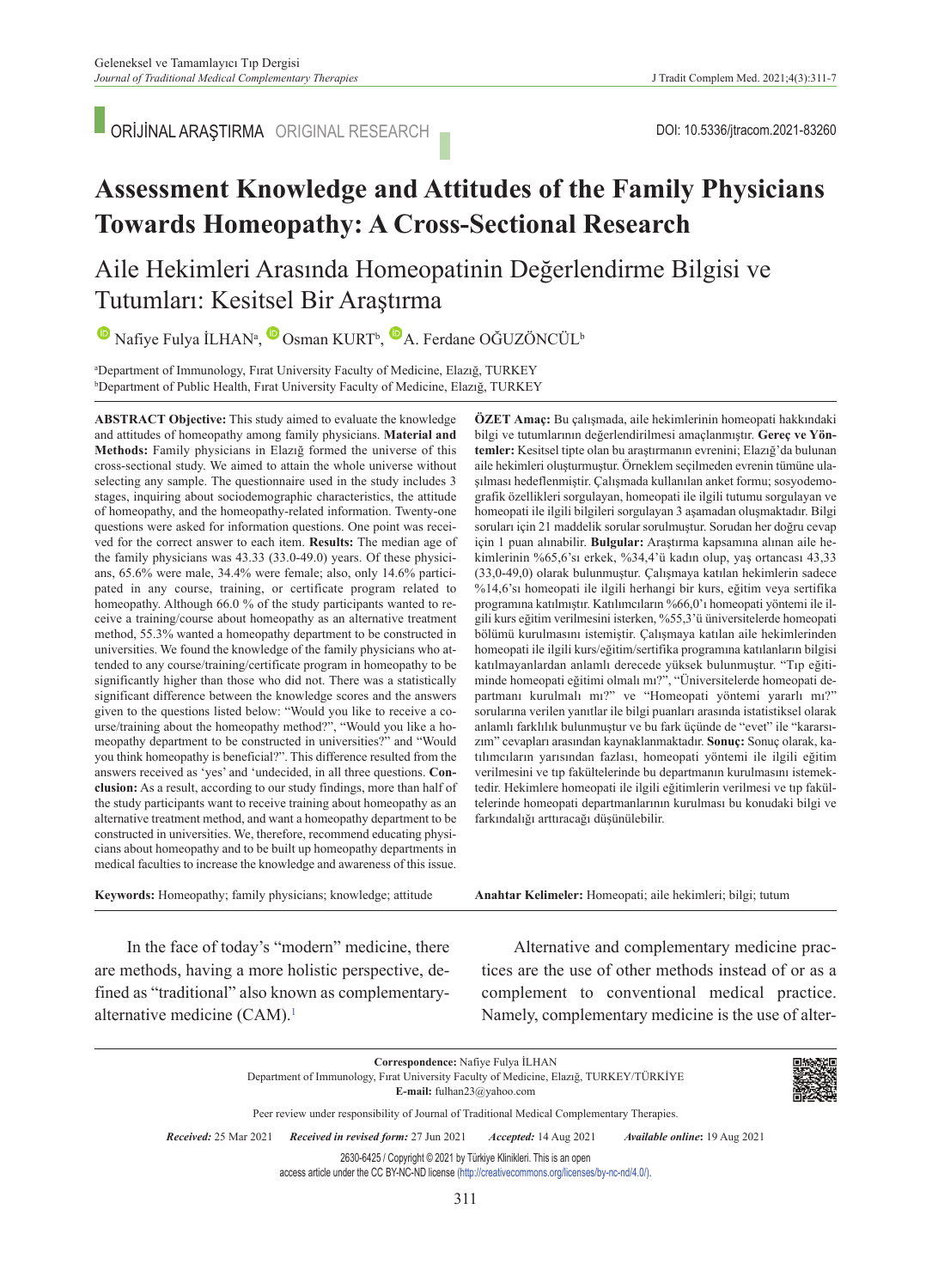native medicine products and techniques in addition to the treatment protocols of modern medicine. Alternative and complementary medicine concepts are different from each other, but they are often used together. CAM aims to protect the physical and mental health, ensure the reconciliation of the people with themselves, their family, and their environment, and get people to know themselves better. Besides, it is composed of unique medicine methods, which use natural substances and special solutions, and different treatment and exercise techniques. Acupuncture, apitherapy, phytotherapy, hypnosis, leech therapy, homeopathy are some of them.<sup>2</sup>

Homeopathy is Greek as a word; it consists of the combination of words such as Homeos=similar, Pathos=pain, suffering. A principle like, whereas a substance results in the occurrence of certain findings in a healthy person, it provides recovery in the patients with the same outcomes, is applied.<sup>3</sup> Homeopathy is a therapeutic method, using preparations of substances showing effects correspond to the symptoms, clinical signs, and pathological situations in the patients when administered to healthy individuals. This method was developed by the physician, pharmacist, and chemist Samuel Hahnemann (1755-1843) and is now applied all over the world.<sup>4</sup> As a result of years of research and observations, Hahnemann had been having the following opinion: While any substance can make the people sick, but it can also heal them. Anything that can cause disease symptoms in a healthy person can eliminate these symptoms in an ill person.<sup>5</sup> The basis of homeopathy is to actuate our life energy and to ensure our body to cope with diseases by activating our body's instinct to survive and be healthy.<sup>6</sup> Homeopathy is based on two primary principles. According to the first principle of "like cures like" a homeopathic drug that produces particular signs and symptoms in healthy individuals can help patients with these signs and symptoms. In the second principle, it has been shown that homeopathic medicines (remedies) are retained their biological activity even after diluting as many as Avogadro's number[.4,7,8](#page-5-0) These remedies are derived from nature and the material obtained from plants, minerals, animals, secretions, and content obtained from the healed infection itself (nozzle), diseased infection itself

(nosode), healthy glands (sarcode) is like a source for remedies close to 4,000.<sup>6</sup>

Homeopathic remedies are prepared by a unique process known as potentisation. The potentisation process includes serial dilution at each step. The subsequent grinding step consists of fine grinding of the starting material with lactose, and this material is used when it is not dissolved in water or alcohol. Potency levels are defined as "x" (or d) and "c" when diluted in the ratio of 1:9 and 1:99, respectively, at each step. It is considered that without dilution (or crushing), dilution does not exhibit any therapeutic effect and must not be called potency. For example, potency 12 Centesimal Hahnemannienne (CH) means that the substance is diluted 12 times at a ratio of 1:99 each time. "H" here means the method of Hahnemann. In homeopathic clinical practice, higher potentials of centesimal such as 30, 200, 1,000, 10,000 CH (1 m), 50 m, etc., are used with satisfactory results routinely.<sup>9</sup>

Homeopathy can be used safely in many diseases, and the homeopathic physician chooses the most suitable homeopathic medicine for the patient after taking a medical history lasting for 30 minutes to one hour. The homeopathic medicine is recommended to use by swallowing in liquid or powder form, which is mixed with water, or as tablets. Its frequency and kind of use depend on the patient and the disease. Homeopathic medicines are prepared according to the guidelines identified by Homeopathic Pharmacopoeia Convention of the United States working under the supervision of the Food and Drug Administration, and 45% of these drugs are sold as over the counter-shelf in health food stores[.10T](#page-5-0)his situation is valid only for the USA and the regulations in Turkey are in line with the European Pharmacopoeia like the European Union member states. Turkey does not manufacture homeopathic medicines. The remedies available in Turkey are sourced from various countries including UK, USA, India and others. According to the Turkish Republic Regulations, homeopathy can be applied only by a physician (specialist, general practitioner, etc.) and by a dentist, with the obtainment of a certificate approved by the Ministry of Health.<sup>3</sup> Family physicians who are primary care physicians can also receive and apply this training. In this study, it is aimed to evaluate the knowledge and attitudes of family physicians about homeopathy.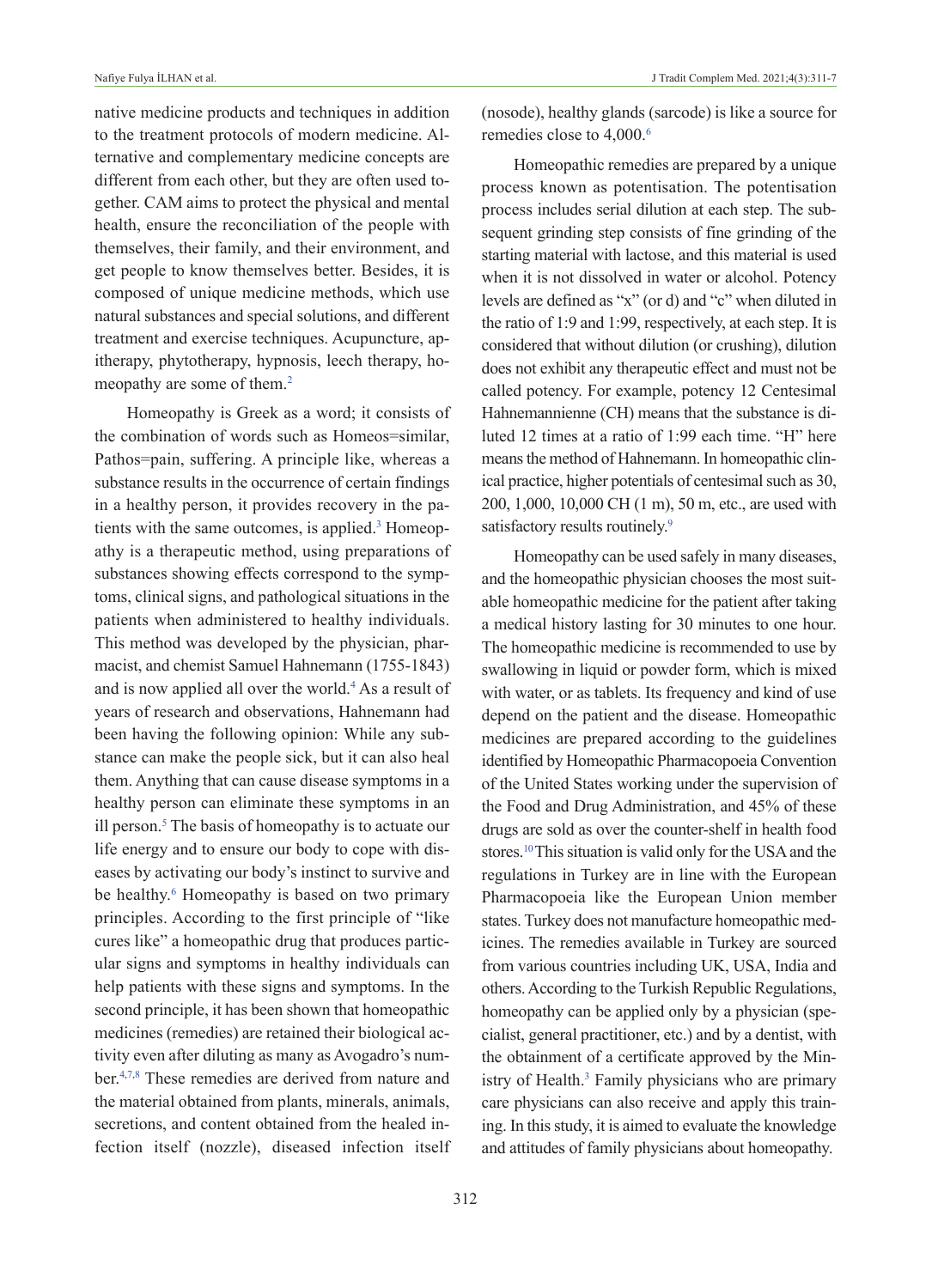## MATERIAL AND METHODS

The universe of this cross-sectional study consists of the family physicians who work in Elazığ. According to the list received from Elazığ Provincial Health Directorate, 196 family physicians have been working in this province, including also the districts of Elazığ. It was aimed to attain the entire universe without selecting the sample, and a total of 157 physicians (80.1% response rate) were reached.

Elazığ province is located in the southwest of the Eastern Anatolia Region of Turkey, and the Upper Euphrates Section. Its total population was 591.098 and, the whole area measurement was 8.455 km², in 2019. In the city, whereas Fethi Sekin City Hospital provides the 2nd level of health care, Fırat University Medical Faculty Hospital serves the 3rd level of health care. Primary health care is delivered in 144 family medicine units in the center and 52 in the district, which is depending on the Provincial Health Directorate. A questionnaire form was used in the present study.

Furthermore, the questionnaire prepared by the researchers by scanning the literature consisted of 3 parts. In the first part, questions quiring sociodemographic characteristics, in the second part, subjects quiring the attitude about homeopathy, in the third part, issues quiring information related to homeopathy were used. We asked 21-item questions for knowledge questions. One point could be obtained for each correct answer from the item. The points that could be achieved varied between 0-21. Before initiating the survey that is performed after the obtainment of the ethics committee and necessary permits, we informed the participants that information received would not be used outside the scientific platform. After that, we declared the required explanations about the questionnaire and questions of it. The application of the survey was made under direct observation to volunteer individuals taken into the coverage of the research. Verbal informed consent was obtained from the participants.

For the study, approval was obtained from Fırat University Faculty of Medicine Ethics Committee dated 10/07/2019 and numbered 337829. The study was conducted in accordance with the Declaration of Helsinki Principles.

### STATISTICAL ANALYSIS

In the study, descriptive data were shown with  $n \binom{0}{0}$ values in categorical data, and median, interquartile range (25-75 percentile values) values in continuous data. We used the chi-square test to compare categorical data. The quantitative data were tested with the Kolmogorov-Smirnov tests for the assumption of normal distribution. Mann-Whitney U test and Kruskal-Wallis test were used in places suitable for use in comparison of non-normally distributed quantitative data. We accepted p<0.05 value for statistical significance in all analyses. The analyzes were carried out with the 22 versions of the SPSS program.

### RESULTS

Of the family physicians included in the study, 65.6% were male and had a median age of 43.33 (33.0-49.0) years. The median working time of the physicians was found to be 17.0 (7.0-24.0) years. The sociodemographic characteristics of family physicians are shown in [Table 1.](#page-2-0)

Only 14.6% of the physicians involved in the study attended any course, training, or certificate program related to homeopathy. 66.0% of the study participants wanted to receive a course/training about the homeopathy method. The attitudes of family physicians towards homeopathy are given in [Table 2.](#page-3-0)

When participants were asked to define their knowledge level related to homeopathy, 15.3% identified it as "none" 51.0% as "low" 26.1% as "moderate" and 7.6% as "good".

<span id="page-2-0"></span>

| <b>TABLE 1:</b> Sociodemographic characteristics of<br>family physicians. |     |      |  |  |  |
|---------------------------------------------------------------------------|-----|------|--|--|--|
| Sociodemographic characteristics                                          | n   | %    |  |  |  |
| Gender                                                                    |     |      |  |  |  |
| Female                                                                    | 54  | 34.4 |  |  |  |
| Male                                                                      | 103 | 65.6 |  |  |  |
| Marital status                                                            |     |      |  |  |  |
| Married                                                                   | 129 | 822  |  |  |  |
| Single                                                                    | 20  | 12.7 |  |  |  |
| Divorced                                                                  | ጸ   | 5.1  |  |  |  |
| The status on perception of economic level                                |     |      |  |  |  |
| Moderate                                                                  | 119 | 75.8 |  |  |  |
| High-level                                                                | 38  | 24.2 |  |  |  |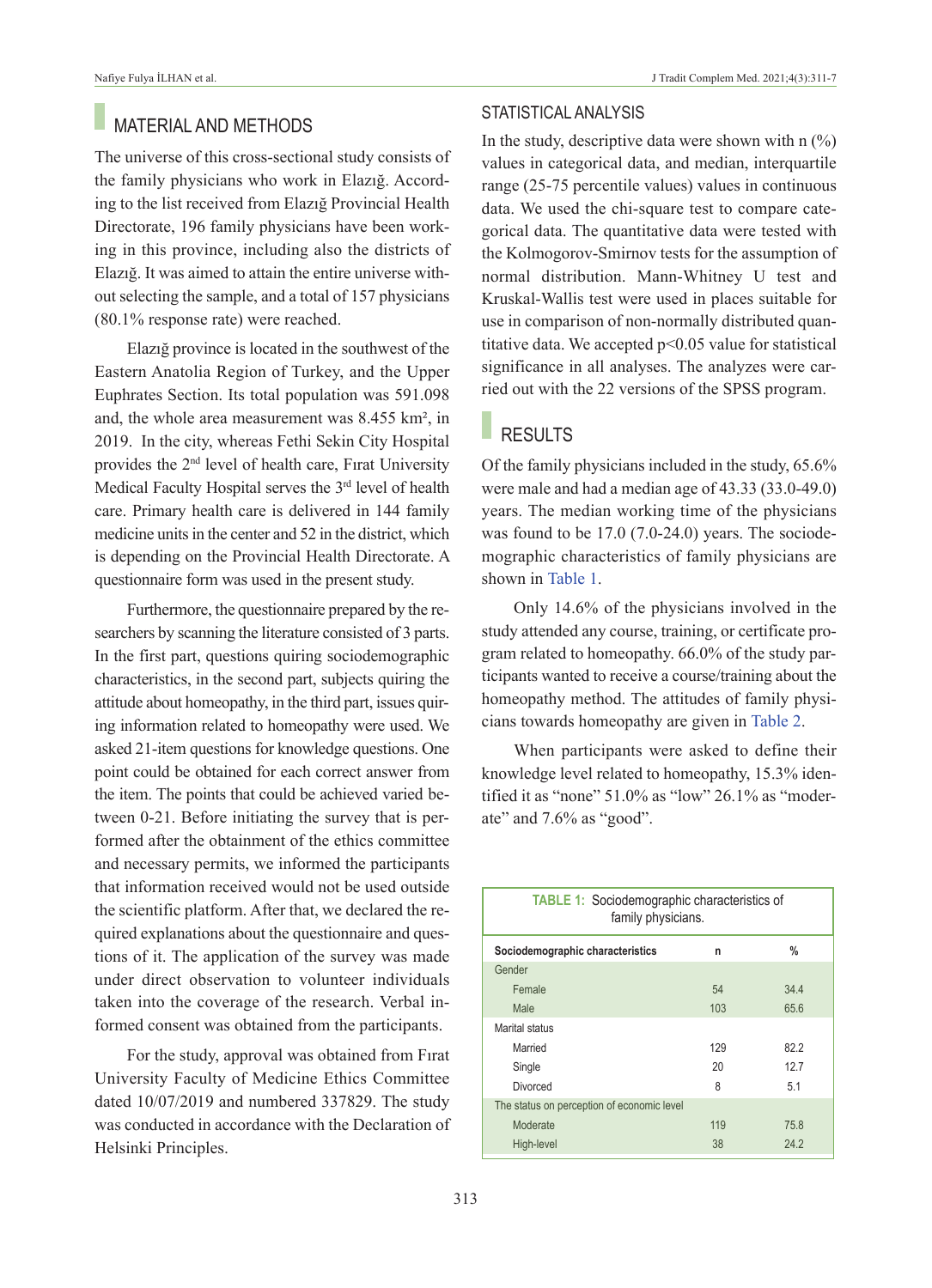The median of the score received by family physicians included in the study after answering homeopathy knowledge questions was found to be 11.0  $(5.0 - 13.0)$ .

We established the knowledge score of men among the family physicians involved in the study to be significantly higher than those of women. Besides, the participants received any course/training/certificate program about homeopathy had significantly higher knowledge than those who did not receive it.

When knowledge score was associated with defining the study participants' own level of knowledge, we found a statistically significant difference between all groups; except between the groups saying "intermediate" and "good" and between the groups saying "no" and "little". There was also a statistically significant difference between the groups in association with the knowledge scores and the answers given to the following questions: "Should there be homeopathy training in medical education?", "Should the homeopathy department be constructed in universities?" and "Is homeopathy beneficial?". However, this difference is originated between the groups of "yes" and "undecided" in the three questions mentioned above. We detected another significant association of the knowledge scores with the following issues between the groups: "Should homeopathy drugs be available in pharmacies?". This difference has arisen between the answer "yes" and "undecided" and the answer "yes" and "no". A statistically significant difference was determined when groups were compared in terms of knowledge scores and explanations given to the questions listed below. "Would you recommend the homeopathy method to your patients?", "Would you use homeopathy medicine by yourself?" and "Would you like to get a homeopathy certificate?". This difference has arisen between the groups of "yes" and "undecided" and "no" and "undecided" [\(Table 3\)](#page-5-0).

# **DISCUSSION**

CAM is one of the areas that has recently got interested in and developed in our country. Therefore, it has not been widespread to give courses and training related to CAM methods. In this study, 14.6% of family physicians attended any course/training/certificate program about homeopathy. In Lamarine et al.'s study performed in the USA, it was determined that 6.0% of students received CAM training[.11](#page-5-0) In other studies conducted in the literature, the rate of receiving course/training related to CAM varies between  $1.2 - 6.5\%$ .<sup>5,12,13</sup> In our study, it is seen that the rate of receiving education is higher than the literature. But this may be related to the question asked to the participants. Because the participants may have answered the question by considering the basic education received while answering the question. However, the training given for the certificate is a long-term training that requires effort and dedication. This training is different from the training given in the medical faculty or specialization program.

<span id="page-3-0"></span>Of the family physicians participating in the study, 66.0% wanted to take courses/training related to homeopathy. In a survey conducted by Milden et al. in California, 81% of physicians and another study per-

| <b>TABLE 2:</b> The answers given by family physicians to attitude questions.* |           |           |                  |  |  |  |
|--------------------------------------------------------------------------------|-----------|-----------|------------------|--|--|--|
|                                                                                | Yes       | No        | <b>Undecided</b> |  |  |  |
|                                                                                | $n$ (%)   | $n$ (%)   | $n$ (%)          |  |  |  |
| Would you like to receive a course/training about the homeopathy method?       | 99(66.0)  | 15(10.0)  | 36(24.0)         |  |  |  |
| Should scientific training about homeopathy be given during medical education? | 102(67.1) | 16(10.5)  | 34 (22.4)        |  |  |  |
| Would you like a homeopathy department to be constructed in universities?      | 84(55.3)  | 13(8.6)   | 55(36.2)         |  |  |  |
| Would you recommend the homeopathy method to your patients?                    | 58 (38.2) | 16(10.5)  | 78 (51.3)        |  |  |  |
| Would you think homeopathy is beneficial?                                      | 69 (45.4) | 6(3.9)    | 77 (50.7)        |  |  |  |
| Would you use homeopathy medicine for yourself?                                | 39(25.8)  | 52 (34.4) | 60 (39.7)        |  |  |  |
| Would you like to get a homeopathy certificate?                                | 72 (47.4) | 29(19.1)  | 51(33.6)         |  |  |  |

\*Those who did not answer were excluded.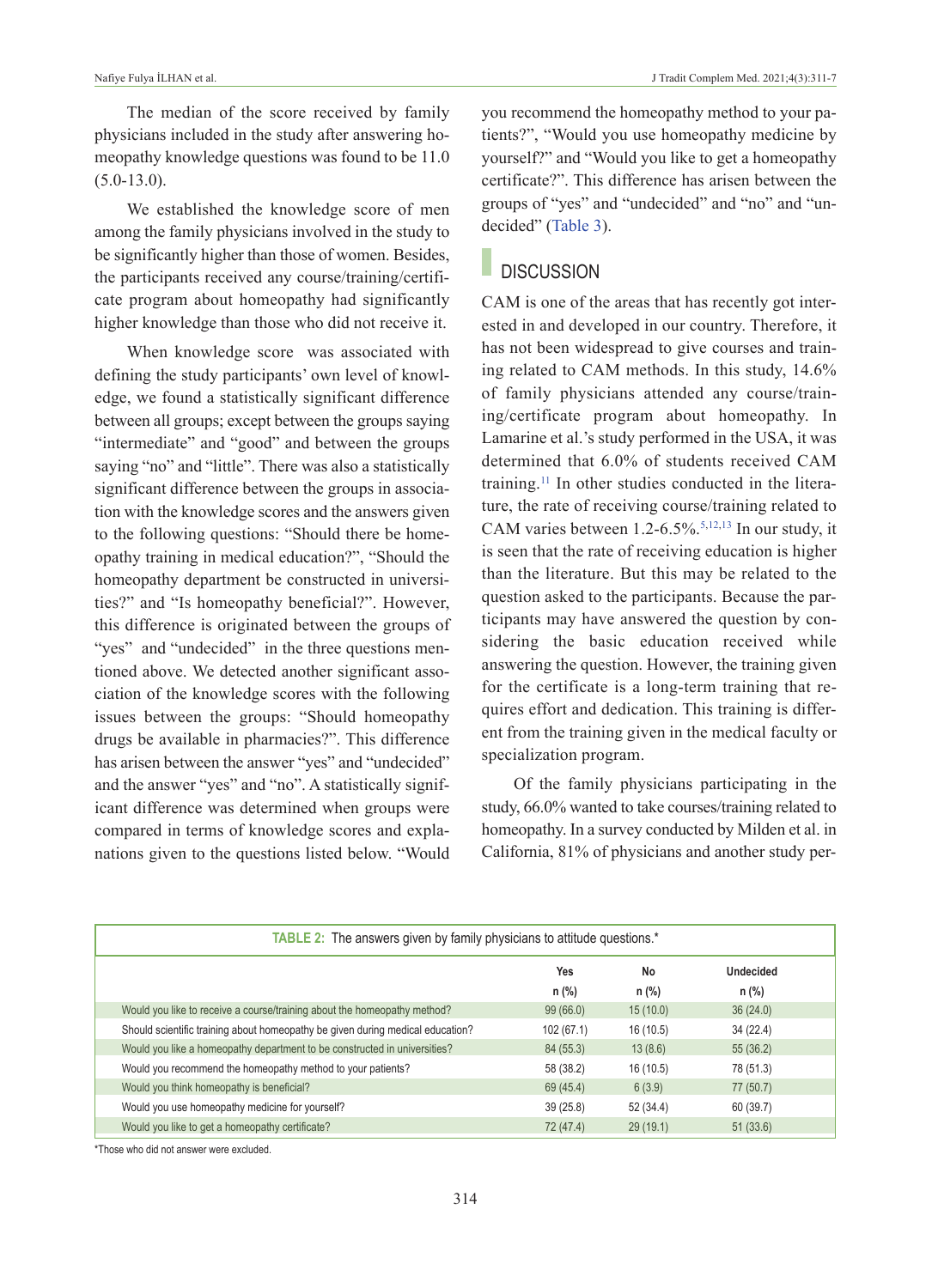| TABLE 3: Knowledge levels of family physicians according to gender and homeopathy attitudes. |              |                   |               |         |  |  |  |
|----------------------------------------------------------------------------------------------|--------------|-------------------|---------------|---------|--|--|--|
|                                                                                              |              | Median            | <b>IQR</b>    | p value |  |  |  |
| Gender*                                                                                      | Female       | 9.0               | $3.0 - 12.0$  | 0.009   |  |  |  |
|                                                                                              | Male         | 11.0              | $7.0 - 14.0$  |         |  |  |  |
| Defining the study participants' own level of knowledge**                                    | <b>No</b>    | $8.50^{a,d}$      | $0.0 - 13.0$  | 0.004   |  |  |  |
|                                                                                              | Little       | $9.50^{b,d}$      | $2.5 - 13.0$  |         |  |  |  |
|                                                                                              | Intermediate | 11.0a,b,c         | $9.0 - 13.0$  |         |  |  |  |
|                                                                                              | Good         | $14.0^{a,d}$      | 10.5-16.0     |         |  |  |  |
| The status of participation in course, training or certificate program**                     | Yes          | 14.0              | 10.0-17.0     | < 0.001 |  |  |  |
|                                                                                              | No           | 10.5              | $3.0 - 13.0$  |         |  |  |  |
| Should there be homeopathy training in medical education?**                                  | Yes          | 11.0 <sup>a</sup> | $8.0 - 14.0$  | 0.007   |  |  |  |
|                                                                                              | No           | 5.0               | $0.5 - 13.0$  |         |  |  |  |
|                                                                                              | Undecided    | 8.5 <sup>a</sup>  | $0.0 - 12.0$  |         |  |  |  |
| Should the homeopathy department be constructed in universities?**                           | Yes          | 11.5 <sup>a</sup> | $9.0 - 14.0$  | < 0.001 |  |  |  |
|                                                                                              | <b>No</b>    | 11.0              | $7.0 - 13.0$  |         |  |  |  |
|                                                                                              | Undecided    | 7.0 <sup>a</sup>  | $0.0 - 12.0$  |         |  |  |  |
| Should homeopathy products be available in pharmacies?**                                     | Yes          | $13.0^{a,b}$      | 10.0-15.0     | < 0.001 |  |  |  |
|                                                                                              | <b>No</b>    | 11.0 <sup>a</sup> | $9.0 - 12.0$  |         |  |  |  |
|                                                                                              | Undecided    | 6.0 <sup>b</sup>  | $0.0 - 12.0$  |         |  |  |  |
| Would you recommend the homeopathy method to your patients?**                                | Yes          | 12.0 <sup>a</sup> | $10.0 - 14.0$ | < 0.001 |  |  |  |
|                                                                                              | <b>No</b>    | 12.5 <sup>b</sup> | $6.5 - 13.5$  |         |  |  |  |
|                                                                                              | Undecided    | $8.0^{a,b}$       | $0.0 - 12.0$  |         |  |  |  |
| Is homeopathy beneficial?**                                                                  | Yes          | 12.0 <sup>a</sup> | $9.0 - 13.0$  | < 0.001 |  |  |  |
|                                                                                              | <b>No</b>    | 12.0              | $9.0 - 15.0$  |         |  |  |  |
|                                                                                              | Undecided    | 7.0 <sup>a</sup>  | $0.0 - 12.0$  |         |  |  |  |
| Would you use homeopathy medicine by yourself?**                                             | Yes          | 12.0 <sup>a</sup> | $9.0 - 14.0$  | 0.003   |  |  |  |
|                                                                                              | <b>No</b>    | 11.0 <sup>b</sup> | $6.0 - 13.0$  |         |  |  |  |
|                                                                                              | Undecided    | $9.0^{a,b}$       | $0.0 - 12.0$  |         |  |  |  |
| Would you like to get a certificate?**                                                       | Yes          | 12.0 <sup>a</sup> | $9.0 - 14.0$  | < 0.001 |  |  |  |
|                                                                                              | No           | 10.0 <sup>b</sup> | $4.0 - 13.0$  |         |  |  |  |
|                                                                                              | Undecided    | $8.0a^{b}$        | $0.0 - 11.0$  |         |  |  |  |

\* Mann-Whitney U test; \*\*Kruskal-Wallis test; a,b,c,dThe group that the differences are originated from; IQR: Interquartile range.

formed by Sikand et al. with pediatric specialists, 54.1% of physicians stated that they had been willing to learn about CAM[.14,15](#page-5-0) Also, in the study of Winslow et al., 60% of physicians wanted to receive more training about CAM[.16](#page-5-0) As a result of the analysis of a total of 21 studies conducted about the attitudes of healthcare professionals towards CAM by Sewitch et al. in the USA and Canada, it was determined that 81% of primary care physicians had been willing to receive more training on CAM[.17](#page-5-0) In the present study, too, for being more knowledgeable about CAM, the rate of requesting training by family physicians was found in the range of 60-81%. Our study results are remarkably similar to the literature data.

Of family physicians, 67.1% think that the homeopathy method should be included in the medical education curriculum in the present survey. Besides, 55.3% of the participants stated that they wanted the homeopathy department to be constructed in universities. According to the study performed by Teixeira et al., 70.6% of the participants noted that homeopathy should be in the curriculum of the lesson.<sup>18</sup> In the study of Tekçi, 71.0% of the physicians wanted the CAM department to be established in universities.<sup>5</sup> Although the results of our study seem to be similar to literature, the rate of requesting homeopathy training in the curriculum was found to be lower than the rate of demanding the homeopathy department to be constructed in the universities. This status may suggest that family physicians are sensitive to homeopathy training, but are still undecided at the stage of institutionalization of this training.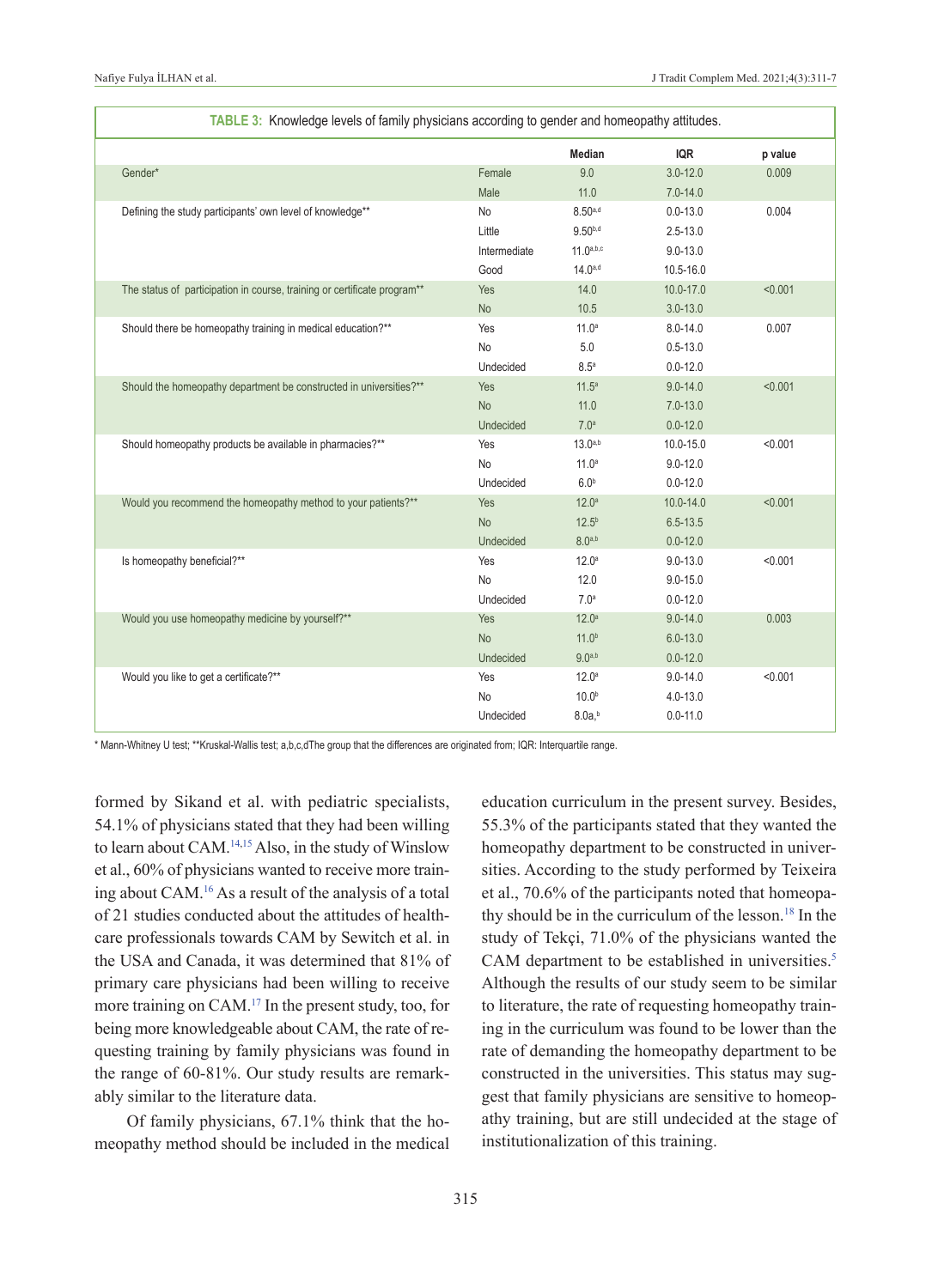Of the family physicians participating in the present study, 45.4% consider that homeopathy is beneficial. At the same time, 38.2% stated that they would recommend the homeopathy method to their patients, and 25.8% said that they could use homeopathy medicine. In a study by Ünlüer, 44.4% of the participants also believe that CAM is beneficial.<sup>19</sup> In the study of Özçakır et al., 51.4% of physicians also think that CAM practices are effective; 0.6% feel that they are undecided in this issue.<sup>20</sup> Even though family physicians have deficiencies regarding the benefits of homeopathy, the attitude of recommending homeopathy to their patients and using homeopathy themselves is high among family physicians. This situation can be explained by having a lack of family physicians to put their attitudes about the usefulness of homeopathy into practice. In this study, homeopathy knowledge levels of those who said that there should be homeopathy in medical education, those who think that homeopathy department should be constructed in universities, and those who believe that homeopathy products should be available in pharmacies were found high.

## **CONCLUSION**

As a result, although the homeopathy method is less used and less known among the CAM techniques in Turkey, it has been observed that family physicians have positive attitudes towards homeopathy, and they want to receive education on this issue. Organizing and promoting the certificate program and training, especially for family physicians, will increase the usability of the homeopathy method.

### *Source of Finance*

*During this study, no financial or spiritual support was received neither from any pharmaceutical company that has a direct connection with the research subject, nor from a company that provides or produces medical instruments and materials which may negatively affect the evaluation process of this study.* 

#### *Conflict of Interest*

*No conflicts of interest between the authors and / or family members of the scientific and medical committee members or members of the potential conflicts of interest, counseling, expertise, working conditions, share holding and similar situations in any firm.* 

#### *Authorship Contributions*

*Idea/Concept: Nafiye Fulya İlhan, Osman Kurt, A. Ferdane Oğuzöncül; Design: Nafiye Fulya İlhan, Osman Kurt, A. Ferdane Oğuzöncül; Control/Supervision: Nafiye Fulya İlhan, Osman Kurt, A. Ferdane Oğuzöncül; Data Collection and/or Processing: Osman Kurt, A. Ferdane Oğuzöncül; Analysis and/or Interpretation: Nafiye Fulya İlhan, Osman Kurt, A. Ferdane Oğuzöncül; Literature Review: Nafiye Fulya İlhan, Osman Kurt; Writing the Article: Nafiye Fulya İlhan, Osman Kurt, A. Ferdane Oğuzöncül; Critical Review: Nafiye Fulya İlhan, Osman Kurt, A. Ferdane Oğuzöncül.*

- 1. Kaplan M. Geleneksel Tıbbın Yeniden Üretim Sürecinde Kadın: Ankara Kent Örneğinde Kuşaklar Arası Çalışma. Ankara: Ankara Üniversitesi Rektörlüğü Yayınları; 2010. [\[Link\]](https://dspace.ankara.edu.tr/xmlui/bitstream/handle/20.500.12575/10790/Geleneksel%20T%C4%B1bb%C4%B1n%20Yeniden%20%C3%9Cretim%20S%C3%BCrecinde%20Kad%C4%B1n.pdf)
- 2. Özcebe H, Sevencan F. Çocuklarda tamamlayıcı ve alternatif tıbbı konu alan araştırmaların değerlendirilmesi [Evaluation of researches about complementary and alternative medicine in children]. Çocuk Sağlığı ve Hastalıkları Dergisi. 2009;52(4):183-94. [\[Link\]](http://www.cshd.org.tr/abstract.php?lang=en&id=352)
- 3. T.C. Sağlık Bakanlığı Geleneksel ve Tamamlayıcı Tıp Uygulamaları Daire Başkanlığı [İnternet]. © 2019 T.C. Sağlık Bakanlığı. [Erişim tarihi: 08.07.2019]. Homeopati uygulaması hakkında bilgilendirme. Erişim linki: [\[Link\]](https://shgmgetatdb.saglik.gov.tr/TR,24680/homeopati-uygulamasi-hakkinda-bilgilendirme.html)

## **REFERENCES**

- 4. Swayne J. International Dictionary of Homeopathy. 1<sup>st</sup> ed. Edinburgh: Churchill Livingstone; 2000. [\[Link\]](https://www.amazon.com/International-Dictionary-Homeopathy-Jeremy-Swayne/dp/0443060096)
- 5. Tekçi A. Araştırma görevlisi hekimlerin geleneksel, tamamlayıcı ve alternatif tıp uygulamaları ile ilgili bilgi ve tutumları [Tıpta uzmanlık tezi]. Diyarbakır: Dicle Üniversitesi; 2017. [\[Link\]](http://acikerisim.dicle.edu.tr/xmlui/handle/11468/4012)
- 6. İlhan F. Homeopatiyle sağlıklı kalmak [Stay healthy with homeopathy]. Geleneksel ve Tamamlayıcı Tıp Dergisi. 2018;1(1):29-34. [\[Crossref\]](https://www.turkiyeklinikleri.com/article/en-stay-healthy-with-homeopathy-81313.html)
- 7. Ernst E. Homoeopathy: past, present and future. Br J Clin Pharmacol. 1997;44(5):435-7. [\[Crossref\]](https://bpspubs.onlinelibrary.wiley.com/doi/abs/10.1046/j.1365-2125.1997.t01-1-00611.x) [\[PubMed\]](https://pubmed.ncbi.nlm.nih.gov/9384459/) [\[PMC\]](https://www.ncbi.nlm.nih.gov/pmc/articles/PMC2042876/)
- 8. Linde K, Clausius N, Ramirez G, Melchart D, Eitel F, Hedges LV, et al. Are the clinical ef-

<span id="page-5-0"></span>fects of homeopathy placebo effects? A meta-analysis of placebo-controlled trials. Lancet. 1997;350(9081):834-43. Erratum in: Lancet 1998;351(9097):220. [\[Crossref\]](https://www.sciencedirect.com/science/article/abs/pii/S0140673697022939?via%3Dihub) [\[PubMed\]](https://pubmed.ncbi.nlm.nih.gov/9310601/)

- 9. Upadhyay RP, Nayak C. Homeopathy emerging as nanomedicine. Int J High Dilution Res. 2011;10(37):299-310. [\[Crossref\]](https://highdilution.org/index.php/ijhdr/article/view/525)
- 10. Karadağ, A. Romatizmal hastalıklarda alternatif tıp ve tamamlayıcı tedavi yöntemleri [Uzmanlık tezi]. Sivas: Cumhuriyet Üniver-sitesi; 2012. [\[Link\]](https://www.ulusaltezmerkezi.net/romatizmal-hastaliklarda-alternatif-tip-ve-tamamlayaci-tedavi-yontemleri/)
- 11. Lamarine L, Fisher KJ, Sbarbaro V. Alternative medicine attitudes and practices of US. College students: an exploratory study. Californian J of Health Promotion. 2003;1(4):24- 9. [\[Link\]](https://pdfs.semanticscholar.org/23d8/797bf5314e43fc755b038cb87c1006368568.pdf?_ga=2.211982231.207332778.1629202219-1043041819.1598265778)